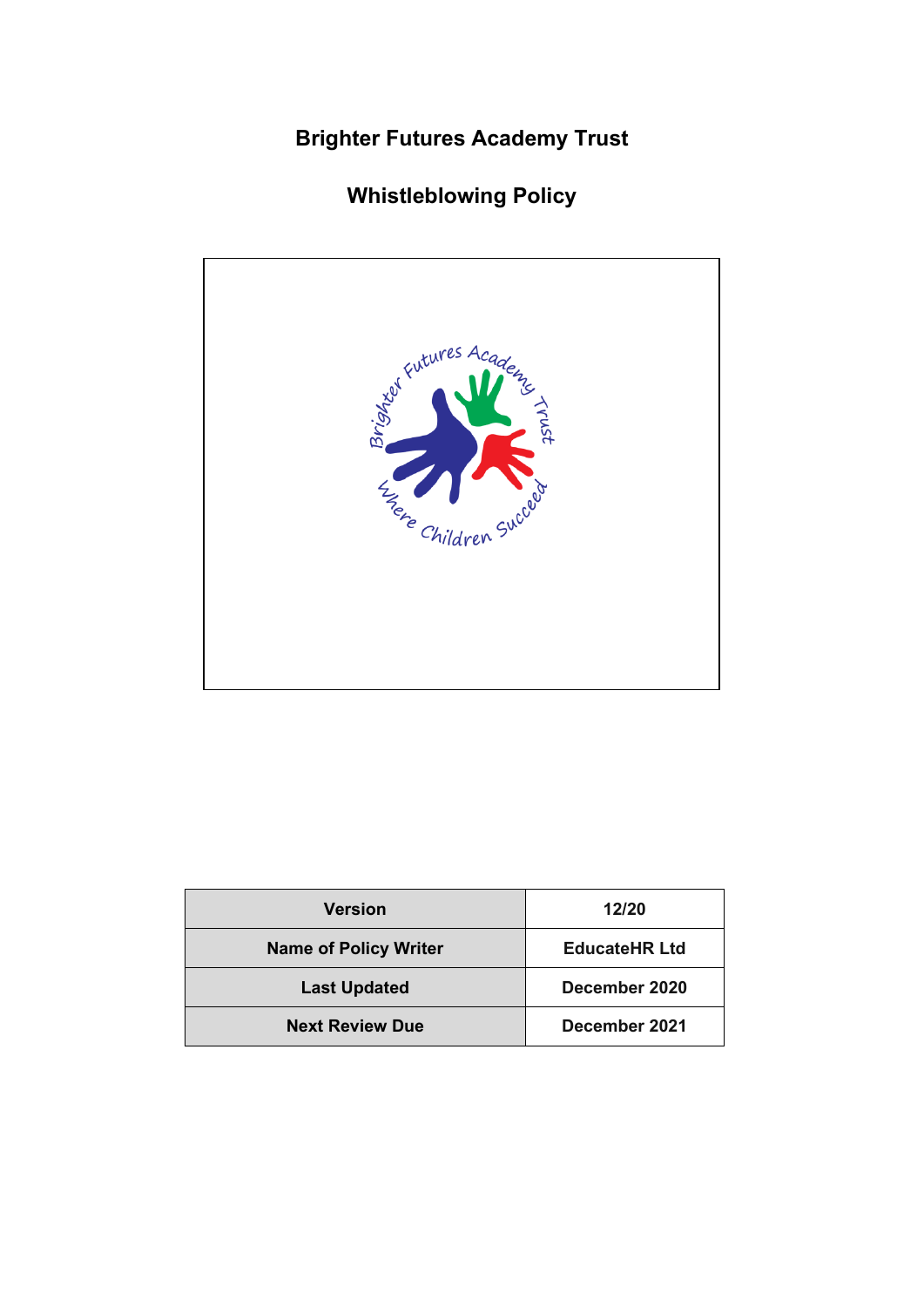### **Contents**

### Page

|  | Appendix 1: Report Form to Be Used For Public Interest Disclosures 8 |
|--|----------------------------------------------------------------------|
|--|----------------------------------------------------------------------|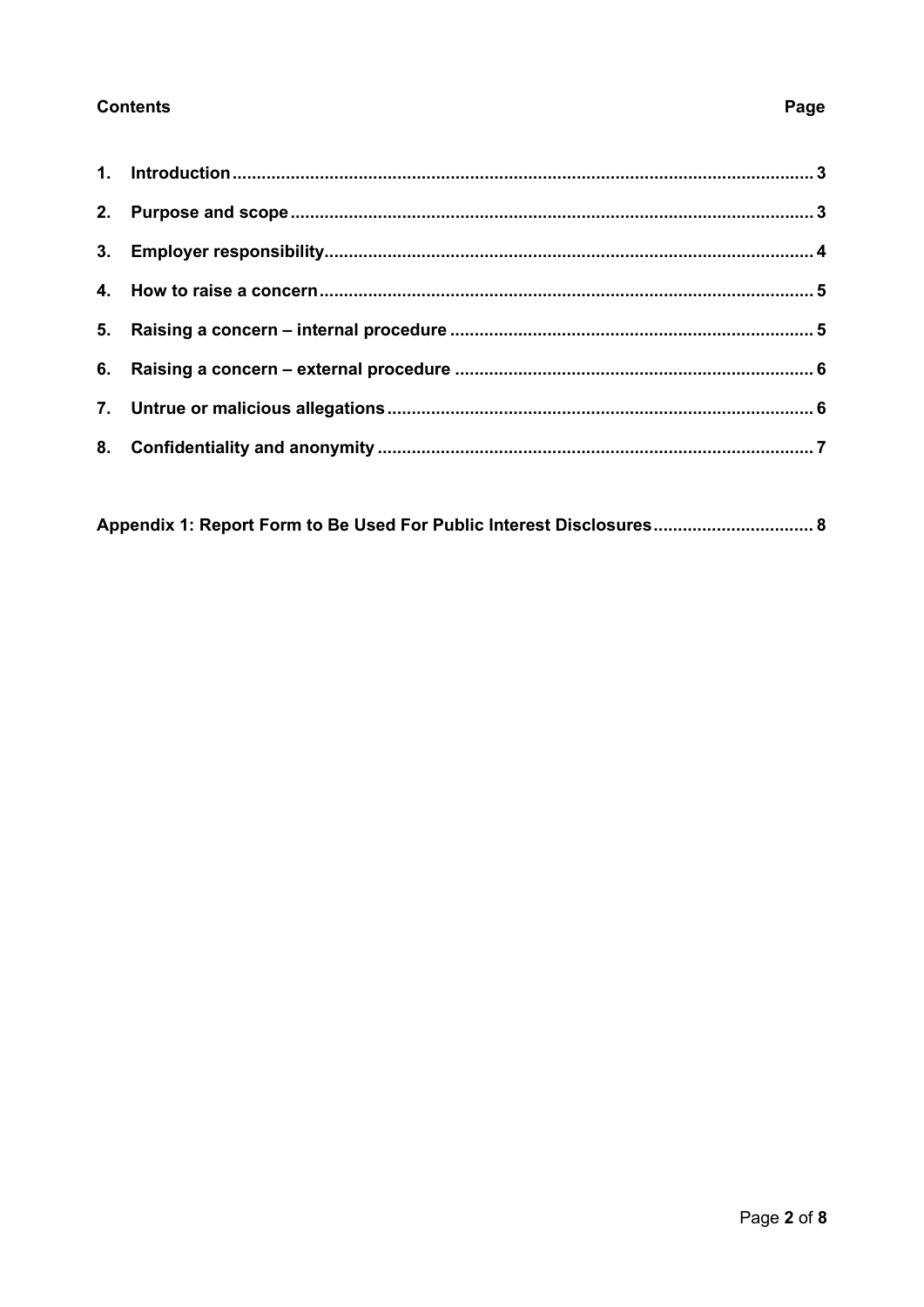#### <span id="page-2-0"></span>**1. Introduction**

- 1.1 The Public Interest Disclosure Act 1998 inserted provisions into the Employment Rights Act 1996 to give protection against victimisation to employees acting as 'whistleblowers' (victimisation in such circumstances including being subjected to informal means of recrimination or retribution as well as formal disciplinary sanction up to and including dismissal).
- 1.2 Whistleblowing is defined as making a 'protected disclosure' as a means of raising concerns about serious malpractice at their place of work, provided the employee has acted in a responsible manner in dealing with the issues.
- 1.3 For the disclosure to be protected by the relevant legislation it must be made to the right person and in the right way. Staff must have a reasonable belief that:
	- any disclosure of information is in the public interest\*

*\*in this context, the precise meaning of 'public interest' is not defined within the relevant legislation and schools should be aware that interpretation of this point remains dependent on evolving case law. Recent rulings have indicated that this may conceivably include issues*  linked to an individual's terms and conditions of employment or own experiences at work and *thus of interest to only a particular sub-section of the public (as opposed to the public as a whole). In other words, the school should not (despite this being the intended express purpose of said amendment) rely on the 2013 amendment to the Public Interest Disclosure Act 1998 (which amended the wording to the effect that a qualifying disclosure must be made 'in the public interest', as opposed to the previous wording 'in good faith') as necessarily*  excluding matters relating solely to an individual's own contract or personal conditions of *employment.*

- any disclosure of information is being made to the correct 'prescribed person' (further defined in Section 8 below)
- any information disclosed is substantially true.

#### <span id="page-2-1"></span>**2. Purpose and scope**

- 2.1 It is important to draw a distinction between whistleblowing, which is relevant only to matters which are **in the public interest** (although the above caveat should be noted in this regard), and issues which are not relevant to the above legislation and do not qualify as whistleblowing, such as concerns relating to a personal grievance related to an issue such as (the perception of) discrimination, bullying, harassment etc.
- 2.2 Matters relating to a personal grievance are **not** covered by whistleblowing legislation (unless the circumstances of the individual case are deemed to be in the public interest) and should always be addressed in accordance with the appropriate policy (grievance, bullying and harassment etc) rather than invoking the whistleblowing procedure.
- 2.3 This policy may be used by all workers and staff members at the academy to raise concerns where the wellbeing of other parties, or that of the academy itself, is felt to be at risk, for instance in relation to the alleged commission of criminal offences or employment of practices endangering health and safety.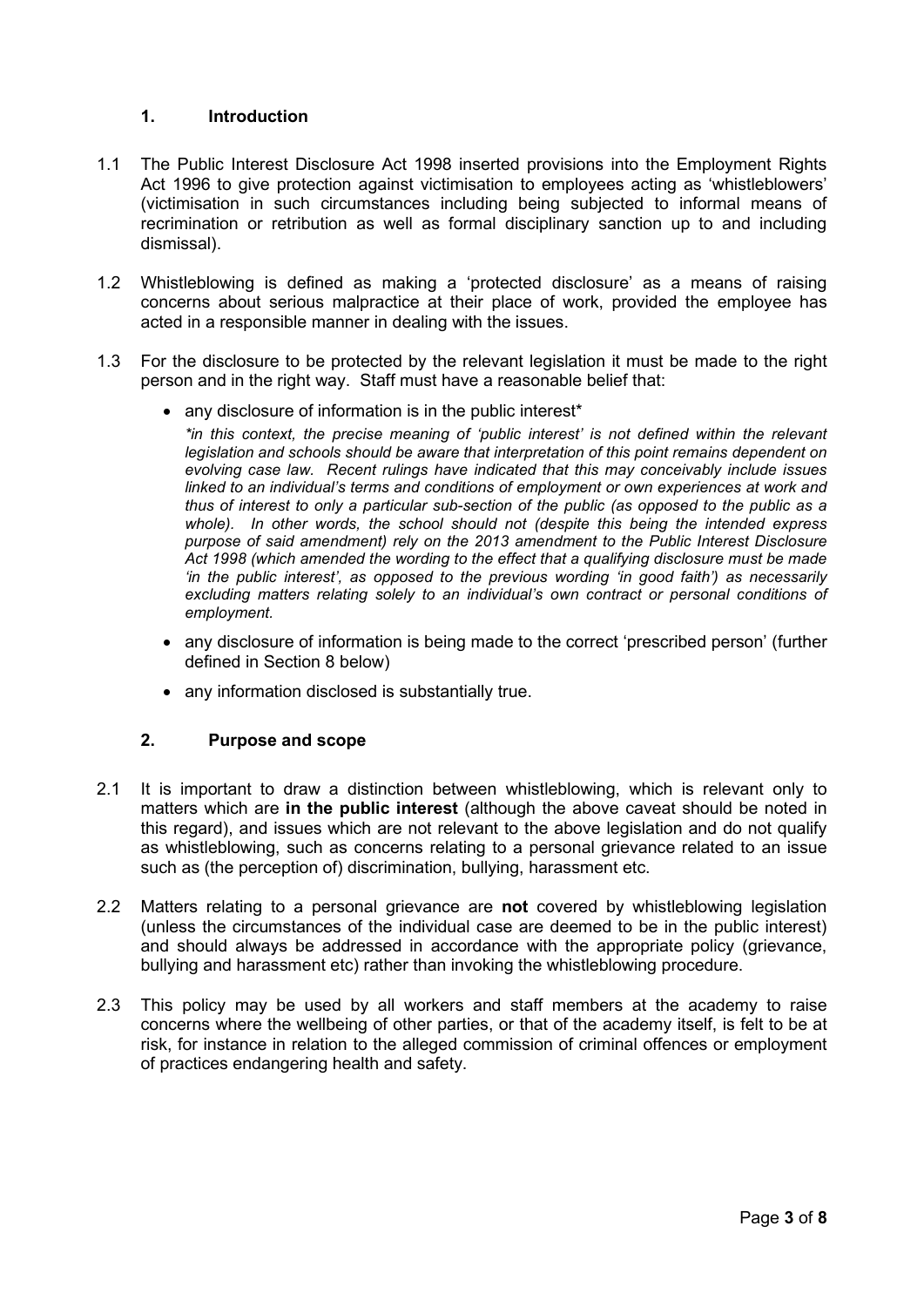- 2.4 The terms 'worker' and 'staff member' in this policy broadly include the following: employees; contractors; agency workers; trainees; and any person who is subject to a contract to undertake work for, or provide services to or on behalf of, the academy.
- 2.5 This policy is designed to encourage staff to feel confident in raising issues of consequence by questioning and, if necessary, taking further action in relation to any serious concerns they might have about practices within the academy.
- 2.6 This policy aims to establish a fair and impartial investigative procedure and to ensure that staff receive an appropriate response to concerns which have been raised and are aware of how to pursue them further should they fail to be satisfied by the outcome.
- 2.7 This policy enables the academy to comply with the Public Interest Disclosure Act 1998 and the Public Interest Disclosure (Prescribed Persons) Order 2014.
- 2.8 The whistleblowing procedure is intended to cover major concerns that may fall outside the scope of the academy's other procedures (such as health and safety or grievance process).
- 2.9 Such concerns could include (this list is not exhaustive):
	- possible fraud and corruption
	- unauthorised use of school funds
	- failure to comply with school financial regulatory and compliance matters
	- failure to comply with codes of practice
	- conduct which is an offence or a breach of law
	- health and safety risks including risks to children, public and colleagues
	- damage to the environment
	- other unethical conduct.

#### <span id="page-3-0"></span>**3. Employer responsibility**

- 3.1 As the employer of staff the trustee board has overall legal responsibility for ensuring that the academy has a whistleblowing policy.
- 3.2 The governing body of the academy is responsible for the running of the establishment and through school management will maintain (in a format that will not compromise confidentiality) a record of concerns which have been raised in relation to whistleblowing and the outcomes of those concerns.
- 3.3 The academy recognises that the decision to report a concern can be a difficult one, not least because of fear of reprisals or recrimination from those responsible for the alleged failure or malpractice.
- 3.4 The academy does not tolerate harassment or victimisation. Accordingly, the academy will ensure that all necessary action is taken to protect staff members when a whistleblowing concern is raised (in which regard it is conscious of its vicarious liability for the actions of employees in circumstances where any individual's conduct could be reasonably interpreted as amounting to victimisation of a whistleblower).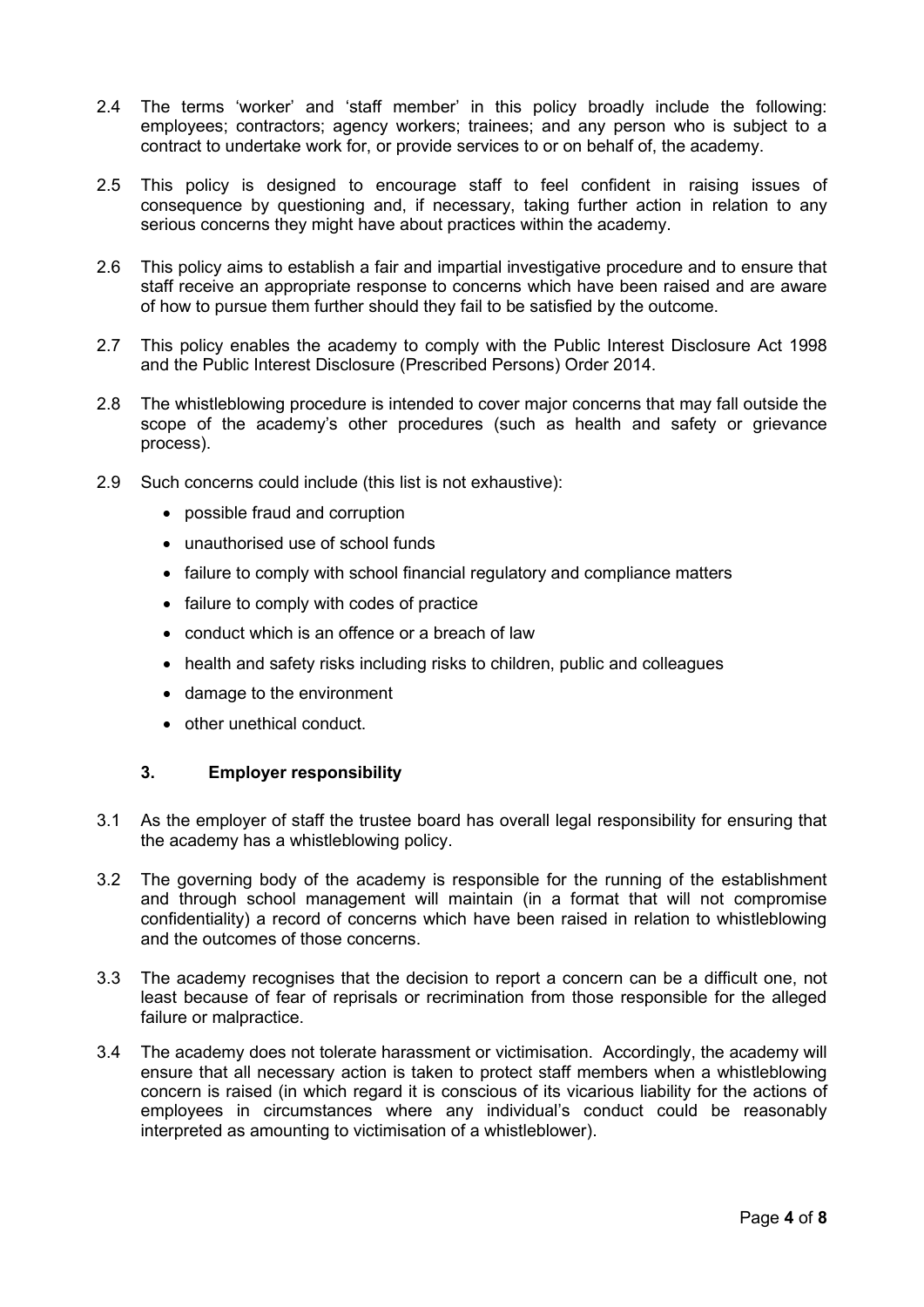#### <span id="page-4-0"></span>**4. How to raise a concern**

- 4.1 Concerns of this nature are most appropriately raised in writing.
- 4.2 Any submission should set out the background and history of the issue giving rise to concern, giving names, dates and places where possible.
- 4.3 The submission should also clarify the reason why there is felt to be particular concern about the situation and should include sufficient grounds to justify this concern. It is advised that the earlier a concern is raised the easier it is to take appropriate action.
- 4.4 Staff are encouraged to involve their trade union or professional association and may be accompanied by a recognised trade union representative or work colleague during any meetings related to investigation of a relevant issue, reasonable time off from work being permitted for this purpose.
- 4.5 A form for recording the whistleblowing concern is available for use at Appendix 1.
- 4.6 It should be noted that should any staff member making a disclosure under the terms of the whistleblowing policy already be subject to disciplinary, grievance or redundancy process, those procedures will not be halted as a direct result of any such disclosure.

#### <span id="page-4-1"></span>**5. Raising a concern – internal procedure**

- 5.1 A concern can be raised in writing or orally if preferred.
- 5.2 The staff member should raise their concern with the headteacher or line manager (as appropriate) or, if the complaint is about the headteacher, with the chair of governors.
- 5.3 If the concern relates to the governing body, it should be raised with the chair of the trust (or, if that is felt inappropriate, with the most relevant of the external bodies identified in paragraph 6.3).
- 5.4 The action taken by the headteacher or line manager (or chair of governors) will depend on the nature of the concern. The matters may be subject to:
	- internal investigation
	- referral to external regulatory authorities
	- referral to the police
	- consideration of the academy's disciplinary procedure (should the concern relate to the conduct of one or more employees).
- 5.5 An initial assessment should be made to decide whether an investigation is appropriate and, if so, what form this should take. Concerns or allegations that fall within the scope of other specific procedures (such as child protection etc) will normally be referred for consideration under those procedures.
- 5.6 It may be possible to resolve some concerns by agreed action without any requirement for an investigation. Within ten working days of a concern being received, the headteacher or line manager (or chair of governors) will write to the staff member who has raised the issue to acknowledge receipt of the concern and indicate: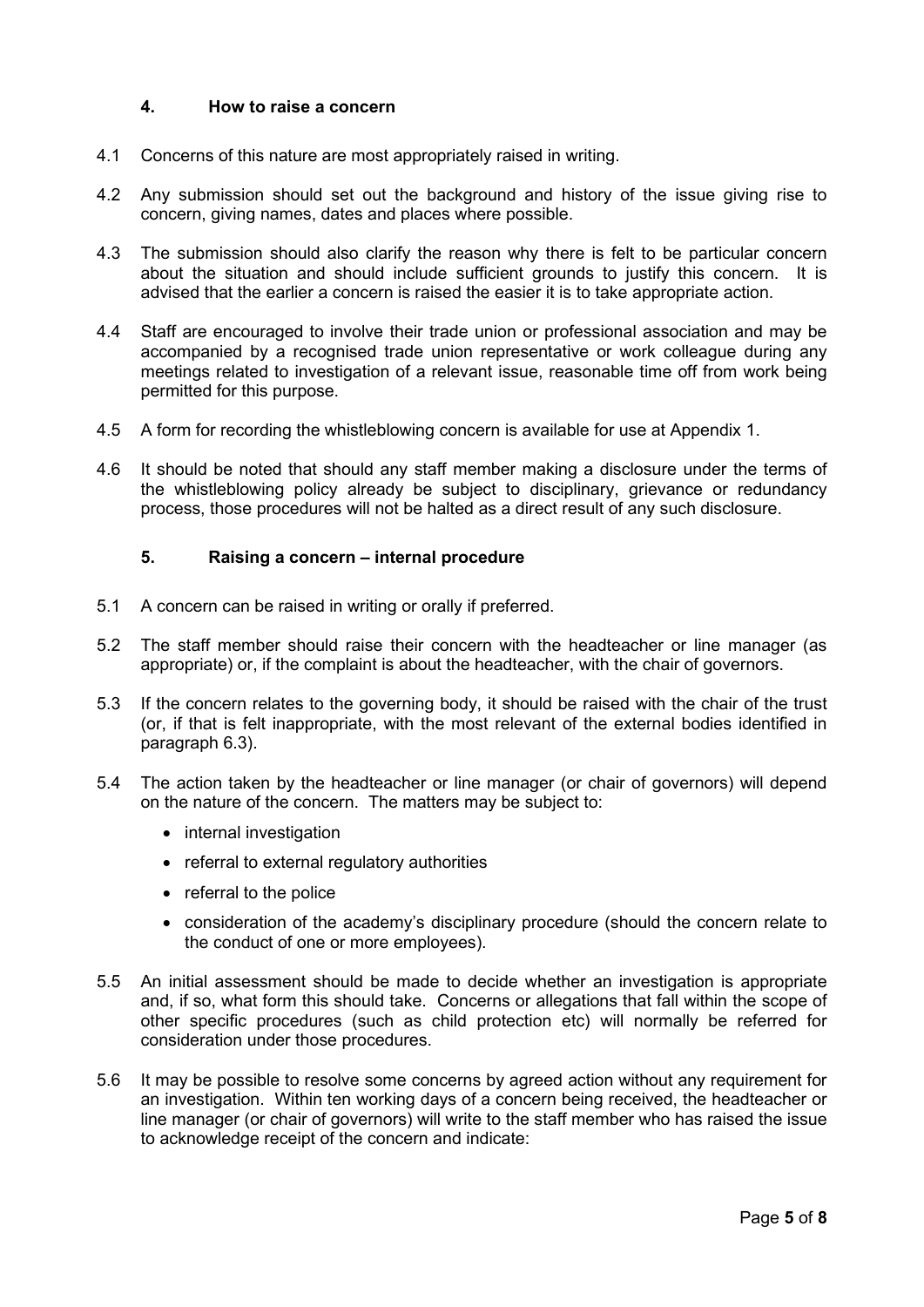- how it is proposed to deal with the matter
- whether an initial enquiry has been made
- whether further investigation will take place (and, if so, give an estimate of length of time before a substantive response will be provided).
- 5.7 The amount of contact between the person dealing with the matter and the staff member raising the concern will depend on the nature of the matters raised, the complexity of the issue(s), and the clarity of the initial information provided. If necessary, further information may be sought from the individual raising the concern.
- 5.8 Subject to legal and confidentiality constraints, the staff member will receive information about the outcomes of any investigation.

#### <span id="page-5-0"></span>**6. Raising a concern – external procedure**

- 6.1 In accordance with legal protection for whistleblowers, only certain (prescribed) authorities and individuals are to be regarded as legitimate bodies who may be contacted for the purpose of making a 'protected disclosure'.
- 6.2 Whistleblowing to an external body without initially going through the internal procedure is inadvisable without compelling reason. Examples of compelling reason could, for instance, include either concerns in relation to serious issues of health and safety or allegations that senior management had colluded in matters involving inappropriate conduct.
- 6.3 Should a staff member feel that it is appropriate to take the matter outside of the school, the following authorities (defined as 'prescribed persons') are the external regulators who, within an educational setting, are most likely (although the list is not exhaustive) to be regarded as legitimate bodies in the event of being approached by a whistleblower:
	- Ofsted
	- Ofqual
	- Secretary of State for Education
	- National Audit Office.
- 6.4 Members of Parliament also qualify as 'prescribed persons' in accordance with the relevant legislation.
- 6.5 If a member of staff does not feel able to raise concerns in any of the ways outlined above, they should consult the Public Disclosure Act for information about other routes by which a disclosure may be made.

#### <span id="page-5-1"></span>**7. Untrue or malicious allegations**

- 7.1 If an allegation is made in the public interest but is not confirmed by any subsequent investigation, no action will be taken against the staff member making the disclosure.
- 7.2 However, allegations which are deemed to have been malicious or vexatious could potentially lead to disciplinary action, including proceedings for gross misconduct.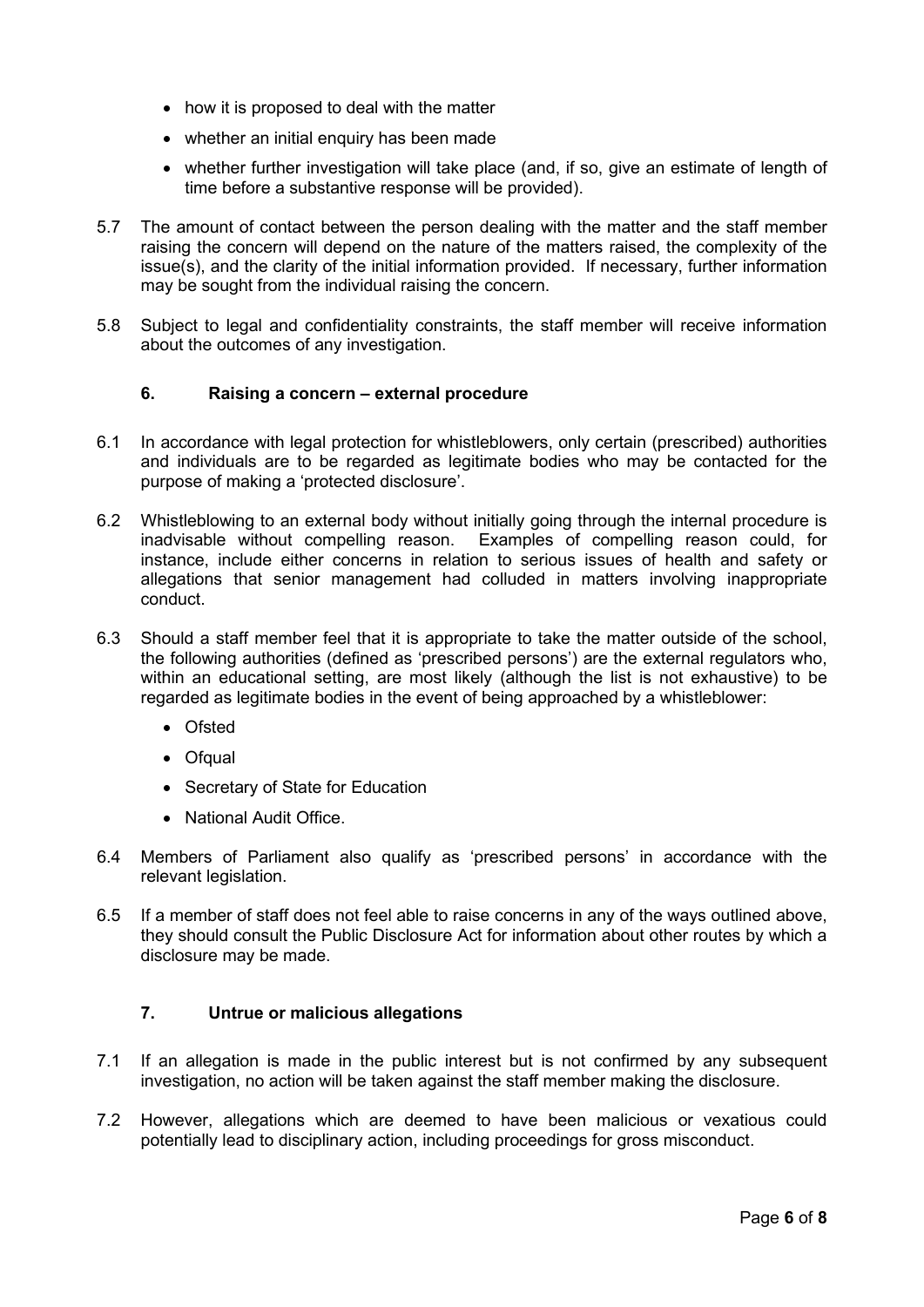#### <span id="page-6-0"></span>**8. Confidentiality and anonymity**

- 8.1 The identity of any individual raising a whistleblowing concern will be protected whenever possible. The investigation process, may, however, reveal the source of the information and a statement may be required as part of the mechanism by which evidence is gathered (and if the staff member does not wish their identity to be disclosed this could make it difficult to proceed further with the matter).
- 8.2 Anonymous allegations may be given consideration by the academy (and this will always be the case when they are of a serious nature) but such allegations carry less weight than those which are attributable to a named individual and are often more difficult to investigate effectively. Consequently, issues raised anonymously are, inevitably. Consequently, issues raised anonymously are, inevitably, significantly less likely to be fully explored.